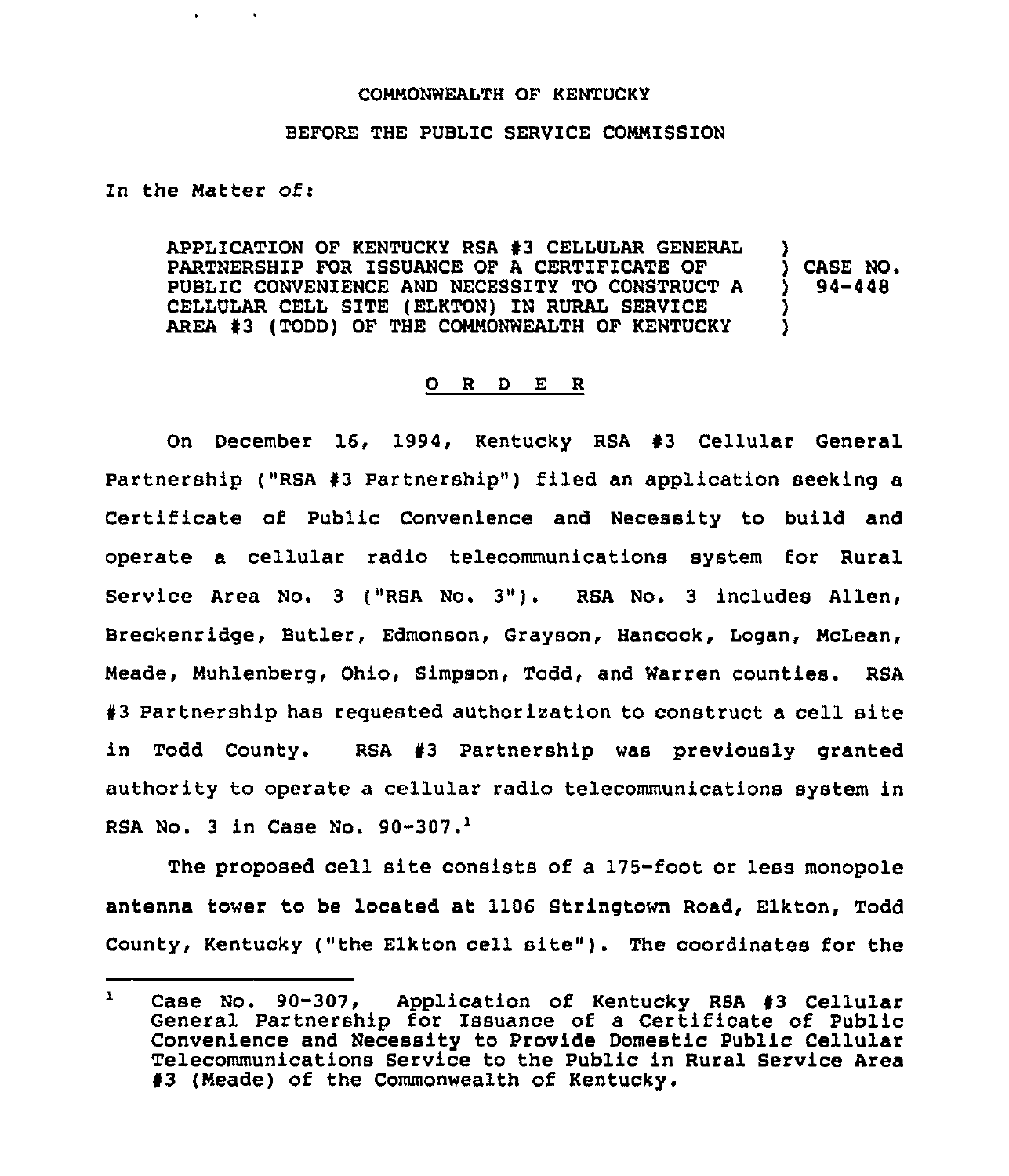Elkton cell site are North Latitude 36° 50' 40.5" by West Longitude  $87^\circ$  12' 42".

RSA  $#3$  Partnership has provided information regarding the structure of the tower, safety measures, and antenna design criteria for the Elkton cell site. Based upon the application, the design of the tower and foundation appears to meet the criteria of the Building Officials and Code Administrators International, Inc. National Bui18ing Code with reference to earthguakes, winds, and tornadoes.

Pursuant to KRS 100.324(1), the Elkton cell site's construction is exempt from local zoning ordinances. Approval from the Federal Aviation Administration and the Kentucky Airport Soning Commission for the Elkton cell site is not required, as the monopole is less than 200 feet in height.

RSA #3 Partnership has filed notices verifying that each person who owns property or resides within 500 feet of the Elkton cell site has been notified of the pending construction. The notice solicited any comments and informed the property owners or residents of their right to intervene. On January 11, 1995, a protest letter was received from Harold Hightower. On January 13, 1995, the Commission informed Hr. Hightower of the intervention procedure and directed RSA #3 Partnership to respond to his questions. RSA <sup>43</sup> Partnership did so by certified letter delivered January 25, 1995. To date, no intervention requests have been received.

 $-2-$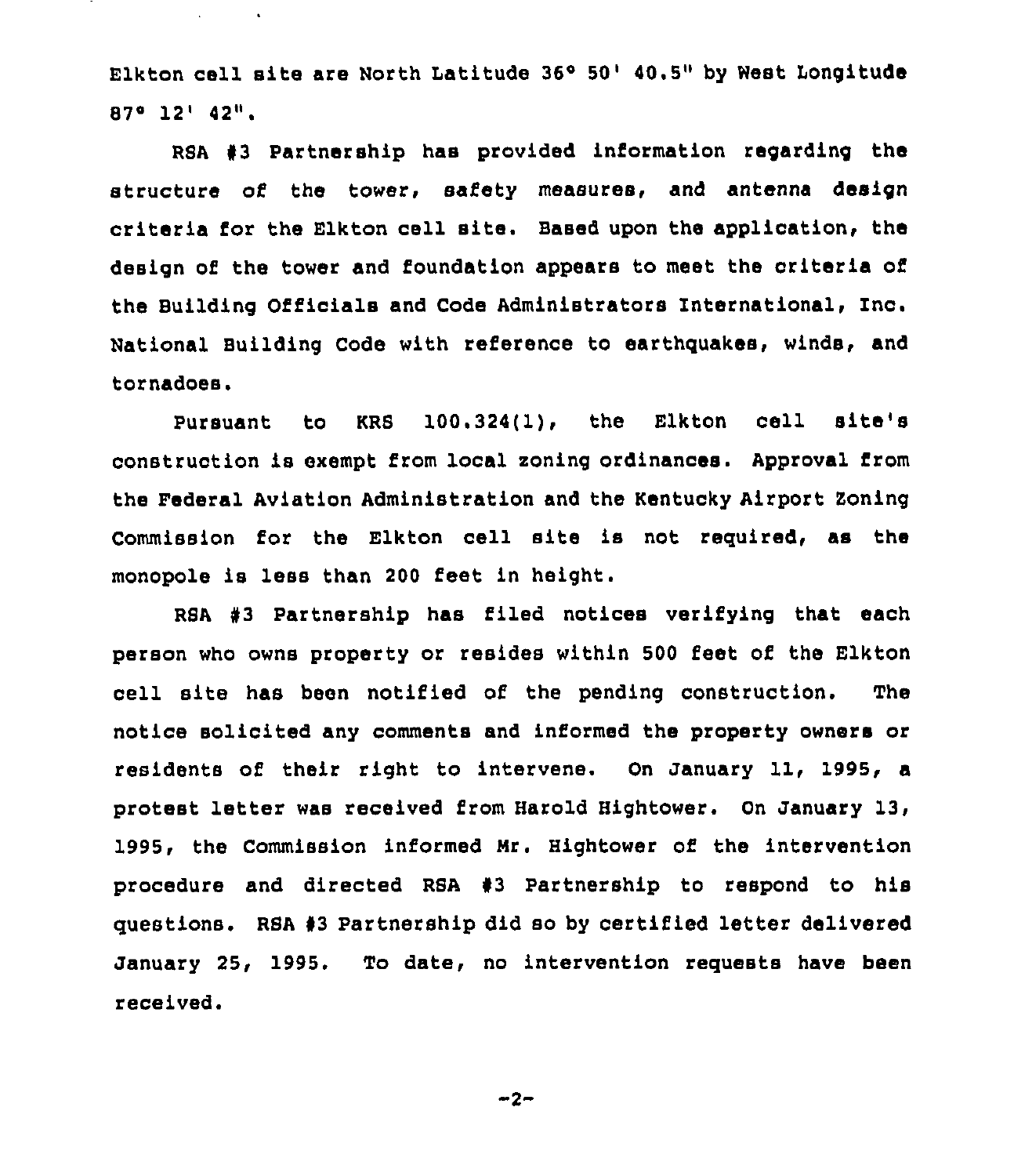Pursuant to KRS 278.280, the Commission is required to determine proper practices to be observed when it finds, upon complaint or on its own motion, that the facilities of any utility subject to its jurisdiction are unreasonable, unsafe, improper, or insufficient. To assist the Commission in its efforts to comply with this mandate, RSA #3 Partnership should notify the Commission if it does not use this antenna tower to provide cellular radio telecommunications services in the manner set out in its application and this Order. Upon receipt of such notice, the Commission may, on its own motion, institute proceedings to consider the proper practices, including removal of the unused antenna tower, which should be observed by RSA 43 Partnership.

The Commission, having considered the evidence of record and being otherwise sufficiently advised, finds that RSA #3 Partnership should be granted a Certificate of Public Convenience and Necessity to construct and operate the Elkton cell site in RSA No. <sup>3</sup> under its previously approved tariff.

IT IS THEREFORE ORDERED thati

 $\mathbf{A}^{\mathrm{eff}}$ 

1. RSA #3 Partnership be and it hereby is granted a Certificate of Public Convenience and Necessity to construct and operate the Elkton cell site.

2. RSA 43 Partnership shall immediately notify the Commission in writing, if, after the antenna tower is built and utility service is commenced, the tower is not used for a period of 3 months in the manner authorized by this Order.

 $-3-$